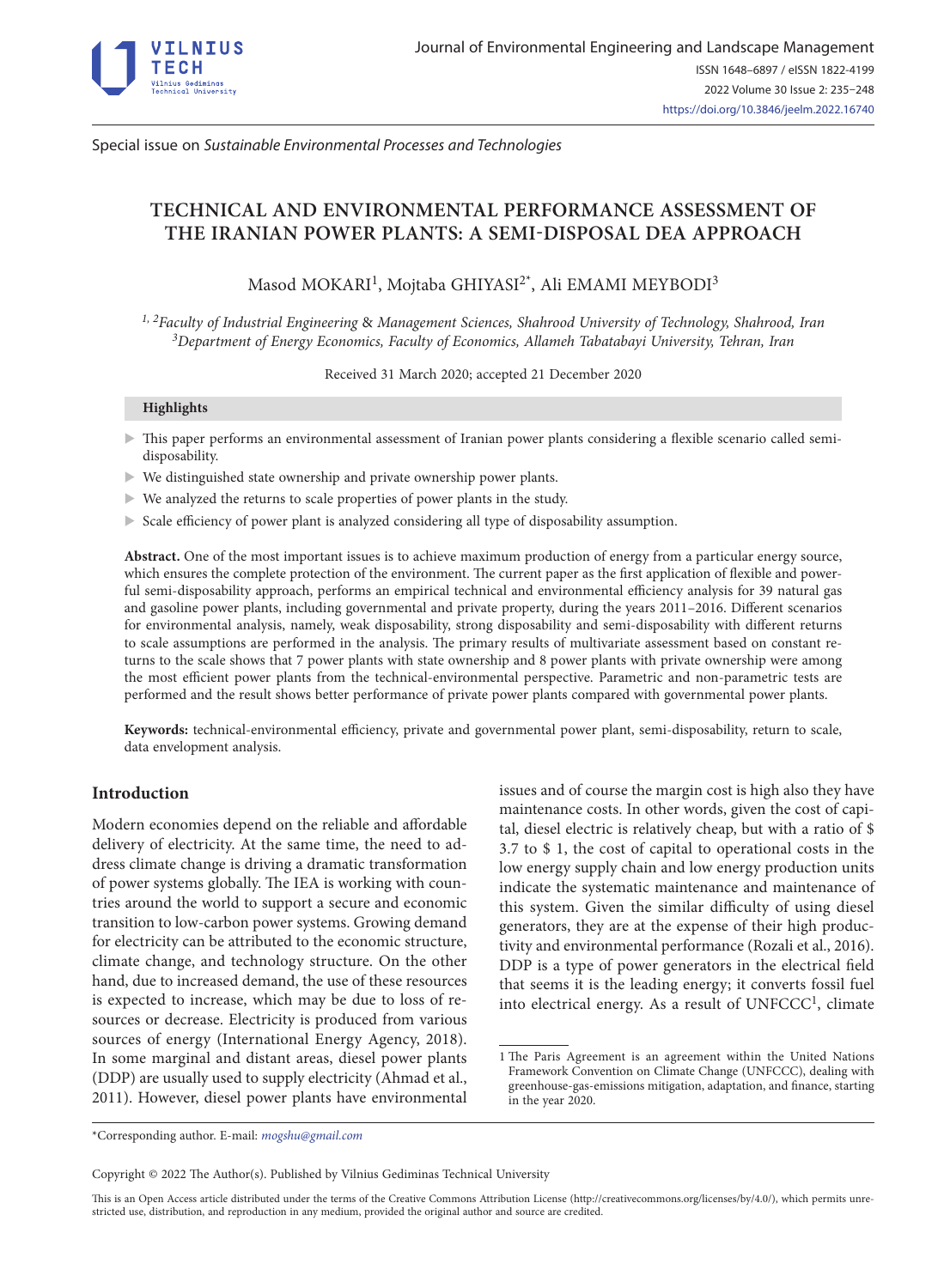policies have been influenced by various decision makers at the local, national and international levels. Decisions are generally not entirely consistent with the goals and methods of decision-makers, and the existence of a multi-layered government may be able to encourage strategic behaviour of local power-market players who are trying to upgrade their position. Because it affects the cost of climate regulation (Bonilla et al., 2018). For example, a common strategy to reduce greenhouse gas emissions is a combination of a mixture of fuel from petroleum to biofuels, called carbon zero. However, such a transition may result in a sharp decrease in  $CO<sub>2</sub>$  But biofuels often result in an increase in NOx, solids (PM), carbon monoxide (CO) and organic emission (VOC) in the Earth's atmosphere (Riccardi et al., 2012). Iran's energy ministry has been considering fuel that could replace high-carbon fuels (such as coal and oil). In order to reduce carbon emissions in strategies, according to available sources for experts, natural gas is a very suitable option. In a global example, Sweden can see that with such an approach, it has been able to implement the largest decline in publishers with maximum production in the leading and strategic industries. In all of the combustion processes, the greenhouse gas emissions produced by CHP are generally increased by carbon volume, while the NOx emission and control of CO<sub>2</sub> and NO<sub>x</sub> pressure control are different according to the design characteristics of each power plant. The possibility of investing in the technology usually requires huge costs and budgets, and results in minimal emissions of  $CO<sub>2</sub>$ . The use of such technologies as CT (combustion of fuel cylinders) clearly needs investment costs, which indicates the difference between steam boilers and their capacity (von Geymueller, 2009). In addition, some technologies are commercially available and not accessible due to instability and lack of confidence in political and regional relationships throughout the world. The supposition and the above are of particular interest to the implementation of strategies that require constant and available technology at different times (Vaninsky, 2006). One of these key strategies and practices is the use of identifying and measuring the efficiency and efficiency of existing executive levels, including refineries, power plants and maternal industries in different parts of the country (Tone & Tsutsui, 2011).

In the primary discussions of math planning, efficiency is measured as the ratio of output to input. This implies an initial performance level that describes a system or process that uses the lowest inputs to produce the highest output (Zhou & Ang, 2008). Measuring system efficiency and productivity can be a powerful tool for identifying the best solutions, exercises and potential improvements in operational measures and strategies. Energy efficiency is highlighted with its potential to address a number of challenges faced by electricity services. These challenges include increased demand for electricity, reduced operational capacity and reduced system reliability and flexibility (Sueyoshi & Goto, 2017). To overcome the system, productivity measurement is applied to the system's

performance, so that it identifies sources of technical and operational resources or other influential factors. Several studies have been conducted to evaluate the efficiency of power plants for the infusion of technology. However, production and environmental and distribution systems are rarely considered as the main goal of the research. Çelen (2013) analysed the efficiency of the Turkish electricity distribution companies by stochastic frontier analysing (SFA). The purpose of this study is to evaluate the performance of the electrical distribution areas affected by its distribution areas. His performance review shows that companies that are mostly residential customers are more than other companies. Cheng et al. (2018) in an article on energy efficiency and carbon dioxide emissions china has been analysing areas in China. The purpose of this study was to evaluate the efficiency and estimation of the input/output costs of the environmental using the SBM model. The results of this research in the investigated areas show that energy efficiency and carbon dioxide emissions in renewable areas are modestly increasing, while the amount of output gas emissions from production in some areas is decreasing. Rácz and Vestergaard (2016) in the research paper, measured the efficiency and productivity of Danish biogas power plants with the data envelopment analysis (DEA) model during the year 1992–2005. The results of the DEA and Malmquist models used in this survey indicate that the average annual productivity increased 2.5% times in the period under study, while the average technology efficiency is 1.1%. In the study by (Bongo et al., 2018), 12 power distribution lines have been measured using the DEA model. Abdulwakil et al. (2020) investigated bioenergy efficiency of 28 region in Europe in period of 1990–2013. They analyzed both technical and scale efficiency indicators and found an increasing rate in the study period and found the scale efficiency as the main contributor in their finding. In another study, (Alsaleh & Abdul-Rahim, 2018) took the allocative efficiency indictor to analysis the optimal combination of used resources in the bioenergy sector in 28 region in Europe. They found rather equal cost or allocative efficiency rate for bioenergy industries of both developing member and developed member of EU28 (Alsaleh et al., 2017) studied the technical efficiency determinants of bioenergy industries in the Europe. They distinguished the country-specific and macroeconomic determinant of technical efficiency for the countries. Wu et al. (2019) in an article titled "measuring environmental efficiency of thermoelectric power plants" an assessment of the environmental efficiency of 30 thermal power plants has been evaluated with attention to undesirable outputs and the use of the new data analysis method in China. In recent years, power plants including thermoelectric power plants are an important factor in the emission of pollutants that are of high importance for the study. Because this information and data analysis can provide important notification and decisions for energy managers with the goal of improving their environmental performance. Finally, extraction of results from the model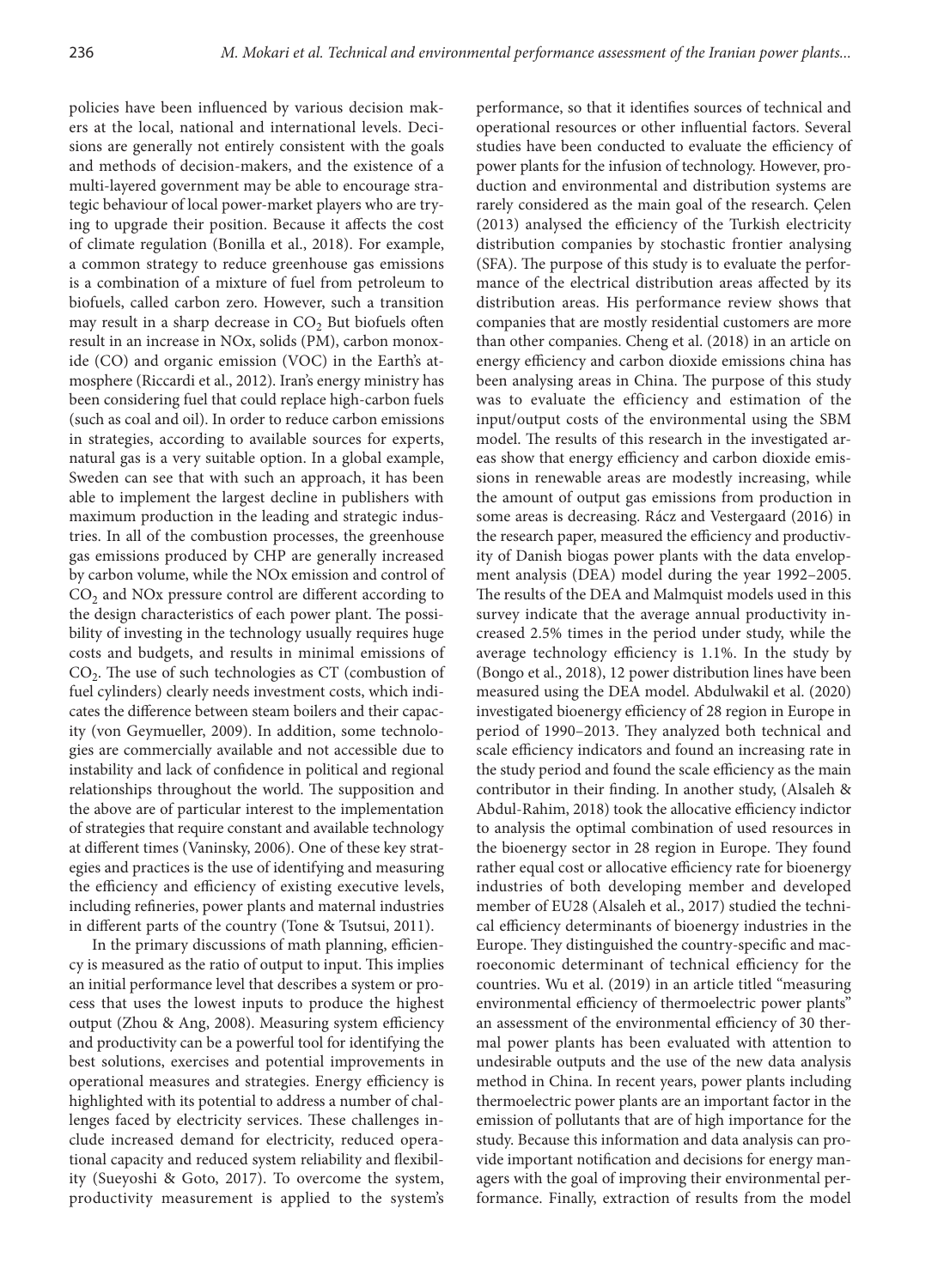shows good performance of half of china thermal power plants, which can be promoted with key reforms in the other half of the plant. Wu et al. (2018) entitled input optimization, could be used to reduce the risk of environmental hazards undesirable outcomes using a DEA model in China. The purpose of this study was to provide an acceptable method for controlling gas volume by optimizing input resources and an innovative approach to calculating the emission of sensitivity to exhaust gases and the impact of on the input indicators. The results of this study indicate that input indicators are too high, except for the workforce and the high rate of greenhouse gases the result is  $SO<sub>2</sub>$  emissions and coal consumption which is respectively 78% and 67.18% and 61.18. The magnitude of these pollutant gases, other than Beijing, Tianjin and Shanghai, is far exceeded. Ghiyasi (2017) investigated the environmental and energy efficiency of industrial sector in Iran. He went one step forward and used inverse DEA models for energy planning, considering the environmental issues. Emrouznejad et al. (2019) investigated the allocation of  $CO<sub>2</sub>$  as an important emission in the process efficiency analysis. They also utilized the inverse structure of the DEA models for getting to their aim. Wegener and Amin (2019) also used the inverse framework of DEA for minimizing the greenhouse gas emissions in an oil and gas industry. Ghiyasi (2019) also proposed a methodology for utilizing the emission permission values considering the environmental efficiency level of production units. He performed a gradual emission reduction framework and analysed the status of selected Iranian economic sector in the environmental efficiency analysis and emission level. Emami Meybodi and Mokari (2016) used total productivity factor analysis for investigating the productivity of Iranian natural gas refineries for period of 2009–2015. Miao et al. (2019) performed a comprehensive environmental analysis for air emission pollutant of chines regions using Luenberger productivity indicator. They considered both the pollution rate and performance change in their analysis. Like most of the countries, electricity supply is a vital issue for many reasons, it the energy source of many manufactures and an essential need for all household. On the other hand, power plants are one of the main source of pollutions nowadays. Thus, the object of current paper is investigating the technical and environmental efficiency of 39 major Iranian power plants, regarding to the important role of power plants in energy supply and security from one hand and considerable emission production of this sector, specifically those that use fossil fuels on the other hand. We utilized a generalized and flexible DEA methodology capable of dealing with environmental efficiency. Thus, the purpose of this study is to provide an acceptable method for controlling gas volume by optimizing input resources and an innovative approach to calculating the emission of sensitivity to exhaust gases and the impact. As a matter of fact, we analysis the technical performance, environmental performance and the scale effect of 39 major power plants in Iran. We assume all power plants are homogeneous, meaning that they use the same type of resources and produce the same product on the other side. The products include both desirable and undesirable products. The former is of course electricity and the latter is pollution. The results indicate that input indicators are too high, except for the workforce. High rate of greenhouse gases the result is  $SO_2$  emissions and coal consumption which is respectively 78% and 67.18% and 61.18 is found. Although the application of rather new flexible and power full method of semi-disposability in the environmental efficiency analysis of different sectors is growing, but with the best knowledge of authors, is not used for the environmental efficiency analysis of not only Iranian power plant but also other place in the world. Thus, the current paper is the first application of semi-disposability for environmental efficiency analysis of power plants as one the main sources of pollutions in the world. The rest of paper is organized as follows. Section 1 described the utilized methodology and the theoretical background of the study. Section 2 analyses the technical and environmental efficiency of 39 Iranian power plants. In Section 3, we provide more discussion and summarized the research. The final section concludes the study.

### **1. Methodology**

Technical and environmental assessment is a prerequisite for sustainable economic development. A common method for evaluating performance optimization is DEA that is a non-parametric method for evaluating the relative efficiency of DMUs with multiple inputs and outputs (Zhou et al., 2018). The technical-environmental assessment takes into account the optimal output generated during the production process as well as the adverse outflow, such as pollutants and waste products. This is because adverse outputs are decisions that are anticipated, but usually occur during the actual production process with desirable output. The DEA model with undesired outputs was presented by (Färe et al., 1989). This approach has now been widely used to examine the issue of environmental assessment around the world. Also, strong and weak integrated assumptions for undesirable outcomes based on previous studies DEA were focused on technical evaluation. Given the strong assumption about inappropriate output, a reduction can be reduced to decision-makers' decisions freely or at no cost. On the other hand, according to the disposability assumption, the undesired outputs should be reduced with the desired outputs, because there is a desirable and undesirable common production in this case. Yang and Pollitt (2010) emphasis to recognize the weak and strong assumption disposability the undesirable outcomes of the environmental assessment, and proposed a model for identifying them based on the technical characteristics of undesirable outcomes. Sueyoshi et al. (2017) argued that with the weak disposability assumption of undesirable outcomes, reducing unproductive outputs results with lower output which cannot reflect the benefits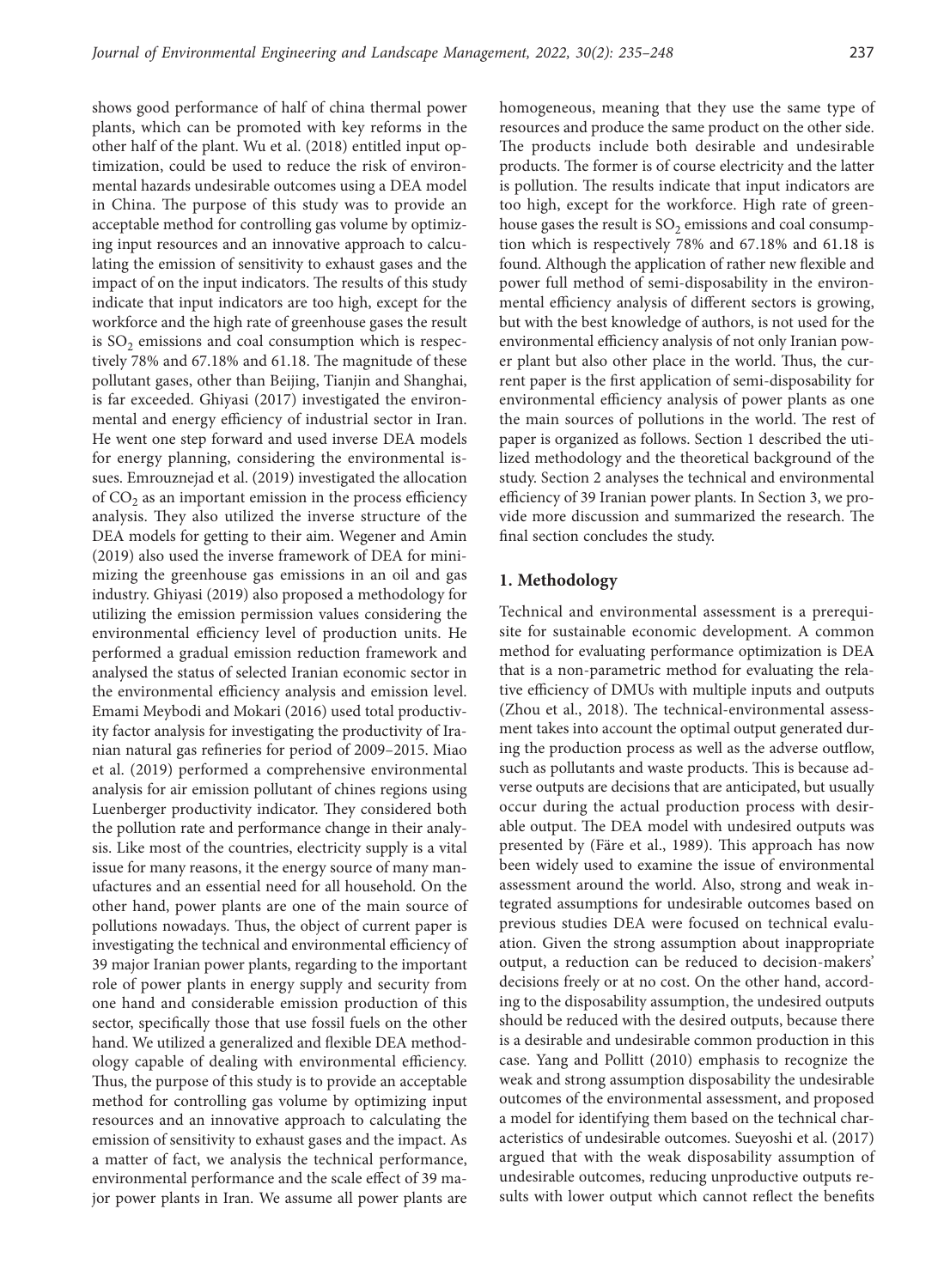of managerial efforts and technological innovations in a sustainable environment.

However, different assumption disposability for undesirable outputs results in a series of different production activities that may have different assessment results. Therefore, for the DEA technical and environmental assessment, developing a scientific hypothesis is essential to save on undesirable outcomes. In general, the greatest defect and problems with the weak and strong assumptions disposability are that these assumptions cannot explain the various characteristics of the various undesirable outputs during real production. Therefore, this study utilized a recently developed concept of so called "semidisposability" to determine unsustainable outputs under constant return to scale (CRS) and variable-to-scale returns (VRS). As a matter of fact, the purpose of this study is to use a semi-disposability model for 39 power stations of state and non-government power in order to maintain maximum optimal production and the highest level of environmental security.

#### **1.1. Weak and strong disposability models**

As mentioned in the previous section (Färe et al., 1989) have suggested Weak and strong assumptions disposability for undesirable outputs. So based on studies  $x = (x_1, x_2, ..., x_m) \in R_+^m$  as input vectors,  $y = (y_1, y_2, ..., y_s) \in \mathbb{R}^s_+$  as vectors of desirable output and  $z = (z_1, z_2, ..., z_h) \in R_+^h$ .

Also Production technology includes all the features  $(x, y, z)$  that  $T = \{(y, z, x) \mid x \rightarrow (y, z)\}$  are shown. In this way, the output set  $p(x) = \{(y, z) | (y, z, x) \in T\}$  can be specified in this way. Suppose that there is n to *DMU*, so the weak assumption CRS can be defined as:

$$
P^{w}(x) = \{(z, y) : \sum_{i=1}^{n} \gamma_{i} y_{i} \ge y, \sum_{i=1}^{n} \gamma_{i} z_{i} = z,
$$
  

$$
\sum_{i=1}^{n} \gamma_{i} x_{i} \le x, \gamma_{i} \ge 0 (i = 1, ..., n) \}.
$$
 (1)

According to weak disposability assumption we see disposability inputs and outputs with inequality con*n n*

straints  $\sum_{i=1} \gamma_i x_i \leq$ 1  $i^{\lambda}$ <sub>i</sub> *i*  $x_i \leq x$  and  $\sum_{i=1} \gamma_i y_i \geq$ 1 *i i i*  $y_i \geq y$ , respectively.

The linear programming model for measuring output efficiency of *DMU* under evaluation, that is, *DMU*<sub>o</sub> is as follows:

$$
\varphi_o^w = Max \varphi^w;
$$
  
s.t. 
$$
\sum_{i=1}^n \gamma_i x_{di} \le x_{do} \qquad d = 1,..., m;
$$
  

$$
\sum_{i=1}^n \gamma_i y_{ri} \ge \varphi^w y_{ro} \qquad r = 1,..., s;
$$
  

$$
\sum_{i=1}^n \gamma_i z_{fi} = z_{fo} \qquad f = 1,..., h;
$$
  

$$
\gamma_i \ge 0 \qquad i = 1,..., n,
$$
 (2)

where  $\varphi_o^w$  indicates efficiency  $DMU_o$  based on the weak disposability assumption and considering CRS. Sueyoshi and Goto (2015) proposed the following output set based on strong assumptions disposability.

$$
P^{s}(x) = \{(y, z) : \sum_{i=1}^{n} \gamma_{i} y_{i} \ge y, \sum_{i=1}^{n} \gamma_{i} z_{i} \le z, \sum_{i=1}^{n} \gamma_{i} z_{i} \le z
$$
  

$$
\sum_{i=1}^{n} \gamma_{i} x_{i} \le x, \gamma_{i} \ge 0 (i = 1, ..., n) \},
$$
 (3)

where inequality constraints indicates the strong disposability assumption of undesirable outputs, therefore, under CRS, the output of the axis measurement for a particular  $DMU<sub>o</sub>$  is as follows:

$$
\varphi_o^s = Max \varphi^s;
$$
  
s.t. 
$$
\sum_{i=1}^n \gamma_i x_{di} \le x_{do} \qquad d = 1,...,m;
$$
  

$$
\sum_{i=1}^n \gamma_i y_{ri} \ge \varphi^s y_{ro} \qquad r = 1,...,s;
$$
  

$$
\sum_{i=1}^n \gamma_i z_{fi} \le z_{fo} \qquad f = 1,...,h;
$$
  

$$
\gamma_i \ge 0 \qquad i = 1,...,n,
$$

where  $\theta_o^s$  is the efficiency of  $DMU_o$  based on strong disposability assumption.

#### **1.2. Semi-disposal technology**

The new concept of semi-disposability provides more flexible environment in terms of disposability assumption. This assumption is more general compared with the classical strong and weak possibility. If we define  $\alpha$  as the nondisposal degree of undesirable output between zero and unity we may have the following semi-disposal production technology of (Chen et al., 2017) as follows:

$$
P^{SE-CRS}(x) = \{ (y, z) : \sum_{i=1}^{n} \gamma_i y_i \ge y, \sum_{i=1}^{n} \gamma_i z_i \le z,
$$
  

$$
\sum_{i=1}^{n} \gamma_i z_i \ge \alpha z, \sum_{i=1}^{n} \gamma_i x_i \le x, \gamma_i \ge 0 \ (i = 1, ..., n) \},
$$
  
(5)

where vector of  $\alpha = (\alpha_1, \alpha_2, ..., \alpha_n) \in R_+^h$  is the non-disposal vector for undesirable output.

Compare with traditional production technology we have two sets of constraint associated with semi-disposability assumption of undesirable output. The following linear programming model gauges the efficiency of DMU<sub>o</sub> based on above technology.

$$
\varphi_o^{SE-CRS} = Max \varphi^{SE-CRS};
$$
  
s.t. 
$$
\sum_{i=1}^{n} \gamma_i x_{di} \le x_{do} \qquad d = 1,...,m;
$$

$$
\sum_{i=1}^{n} \gamma_i y_{ri} \ge \varphi^{SE-CRS} y_{ro} \qquad r = 1,...,s;
$$

$$
\sum_{i=1}^{n} \gamma_i z_{fi} \le z_{fo} \qquad f = 1,...,h;
$$

$$
(6)
$$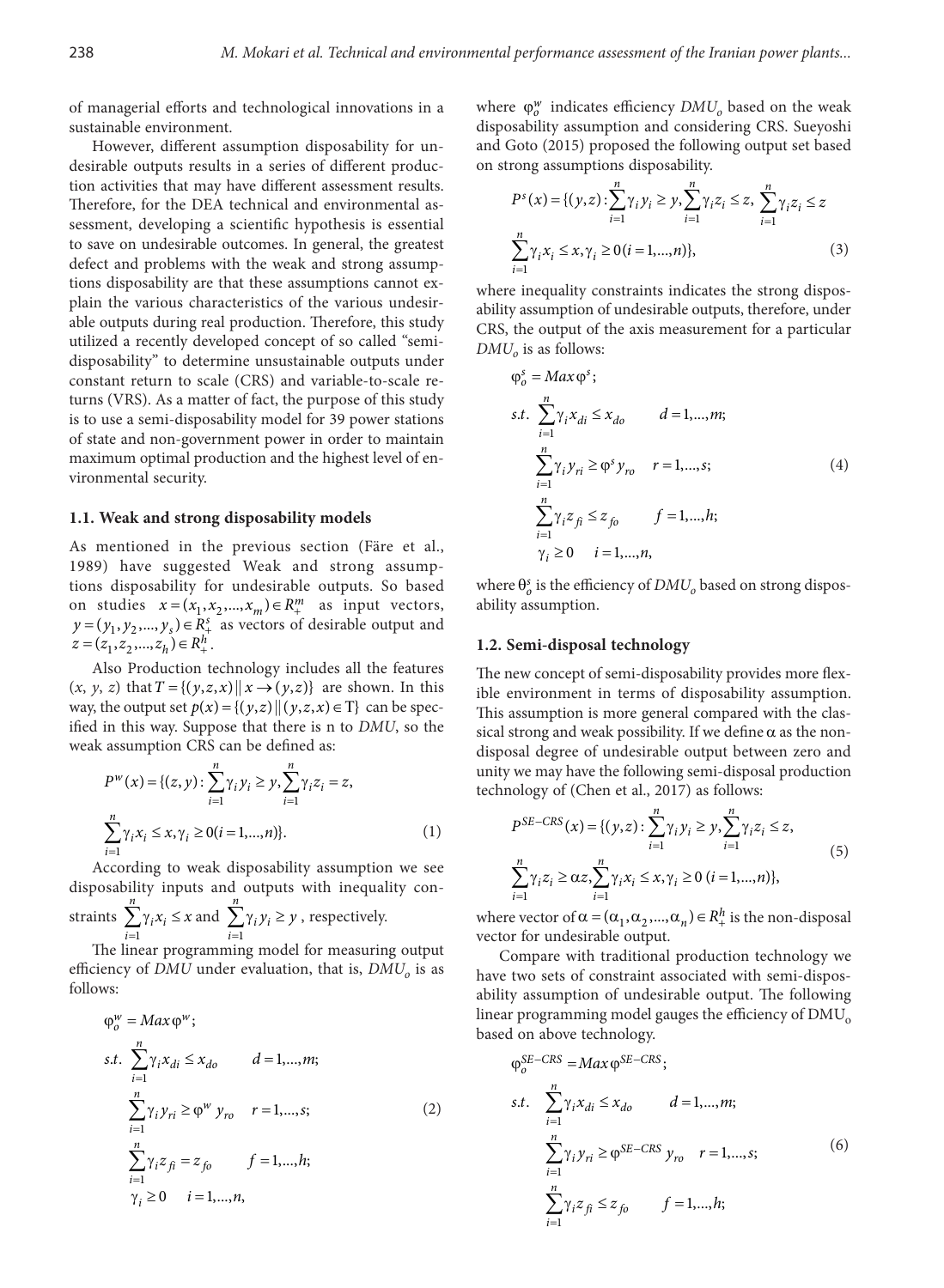$$
\sum_{i=1}^{n} \gamma_i z_{fi} \ge \alpha_{fo} z_{fo} \quad f = 1,...,h;
$$
  

$$
\gamma \ge 0 \quad i = 1,...,n,
$$

where the  $DMU<sub>L</sub>$  efficiency is based on the semi-disposability assumption in the CRS. It should be noted that the degree of not disposal  $\alpha_{f_0}$  ( $f = 1,...,n$ ) is a fixed amount. This can be determined using qualitative analysis methods such as the Delphi method. Given these mental methods, α *fo* is based on expert experiences (Chen et al., 2017).

#### **1.3. Semi-disposability model for the case of VRS:**

The semi-disposability model of undesired output under the CRS was presented in the previous sections. The strong principle disposal under the VRS can be defined as the following vector:

$$
P^{SE-VRS}(x) = \{ (y, z) : \sum_{i=1}^{n} \gamma_i y_i \ge y, \sum_{i=1}^{n} \gamma_i z_i \le z, \sum_{i=1}^{n} \gamma_i x_i \le x, \sum_{i=1}^{n} \gamma_i = 1, \gamma_i \ge 0 \ (i = 1, ..., n) \}.
$$
\n(7)

Considering above production technology we can find the following linear programming model for  $DMU<sub>o</sub>$  with semi-disposability and VRS assumption.

$$
\varphi_o^{SE-VRS} = Max \varphi^{SE-VRS};
$$
  
\ns.t. 
$$
\sum_{i=1}^{n} \gamma_i x_{di} \le x_{do} \qquad d = 1,..., m;
$$
  
\n
$$
\sum_{i=1}^{n} \gamma_i y_{ri} \ge \varphi^{SE-VRS} y_{ro} \qquad r = 1,..., s;
$$
  
\n
$$
\sum_{i=1}^{n} \gamma_i z_{fi} \le z_{fo} \qquad f = 1,..., h;
$$
  
\n
$$
\sum_{i=1}^{n} \gamma_i z_{fi} > \alpha_{fo} z_{fo} \qquad f = 1,..., h;
$$
  
\n
$$
\sum_{i=1}^{n} \gamma_i = 1;
$$
  
\n
$$
\gamma_i \ge 0 \qquad i = 1,..., n.
$$

Based on the above linear programming model  $φ<sub>o</sub><sup>SE–VRS</sup>$  indicates the efficiency of *DMU*<sub>*o*</sub> under the VRS is semi-disposability assumption (Chen et al., 2017). Finally, considering the models mentioned above, with comparisons of all production units at the level of current production technology, technical and environmental assessments can be made on the basis of semi-disposability in different dimension most efficiency levels. The following flowchart in the Figure 1 shows the procedure of our study.

#### **2. Empirical analysis and result**

In this section, the environmental and technical performance of 39 Iranian power plant is analysed using different disposal assumptions. The difference between the



Figure 1. Flowchart of the study procedure

strong and weak assumptions disposability and semidisposability as output-oriented technical-environmental assessment is distinguished in process of environmental efficiency of power plants that use fossil fuel. Four inputs and four outputs are considered in the period of analysis that is 2011–2016. Inputs include rating power, operational power, operational cost and operation hours. Outputs include power generation, thermal efficiency, power use and pollutions.

#### **2.1. Primary results**

The technical and environmental efficiency of 39 power plants are analysed using semi-disposability approach and the average results are reported in the following table.

In the first analysis we look at the technical efficiency level of power plants considering both CRS and VRS assumption. This yields to the scale efficiency analysis and hence a decomposition of the overall (CRS) efficiency scores to the scale efficiency and pure technical efficiency (VRS). Therefore, we use VRS efficiency and pure technical efficiency measures identically in this paper. As expected from the production principle of CRS and VRS technologies we the lower values for the former index compared with the latter. The average of inefficiency is about 11 percent in the CRS case and this value is about 9 percent for the VRS case. Another observation is that these measure have almost a same pattern for all power plants, namely, when one increase then another one also increase and vice versa. The gap between these two measure, as can be seen in the Figure 2 is not too much and they coincide for the most of power plants. We will have more deep analysis when we discuss about the scale efficiency later on.

According to our model, we found 15 most efficient power plant base on technical and environmental efficiency under CRS between 39 private and governmental power plants. Governmental efficient power plants are P3, P4, P5, P8, P11, P12 and P14 while private efficient power plants are P18, P23, P32, P34, P35, P36, P39. In the first place, these can be one of the power plants with the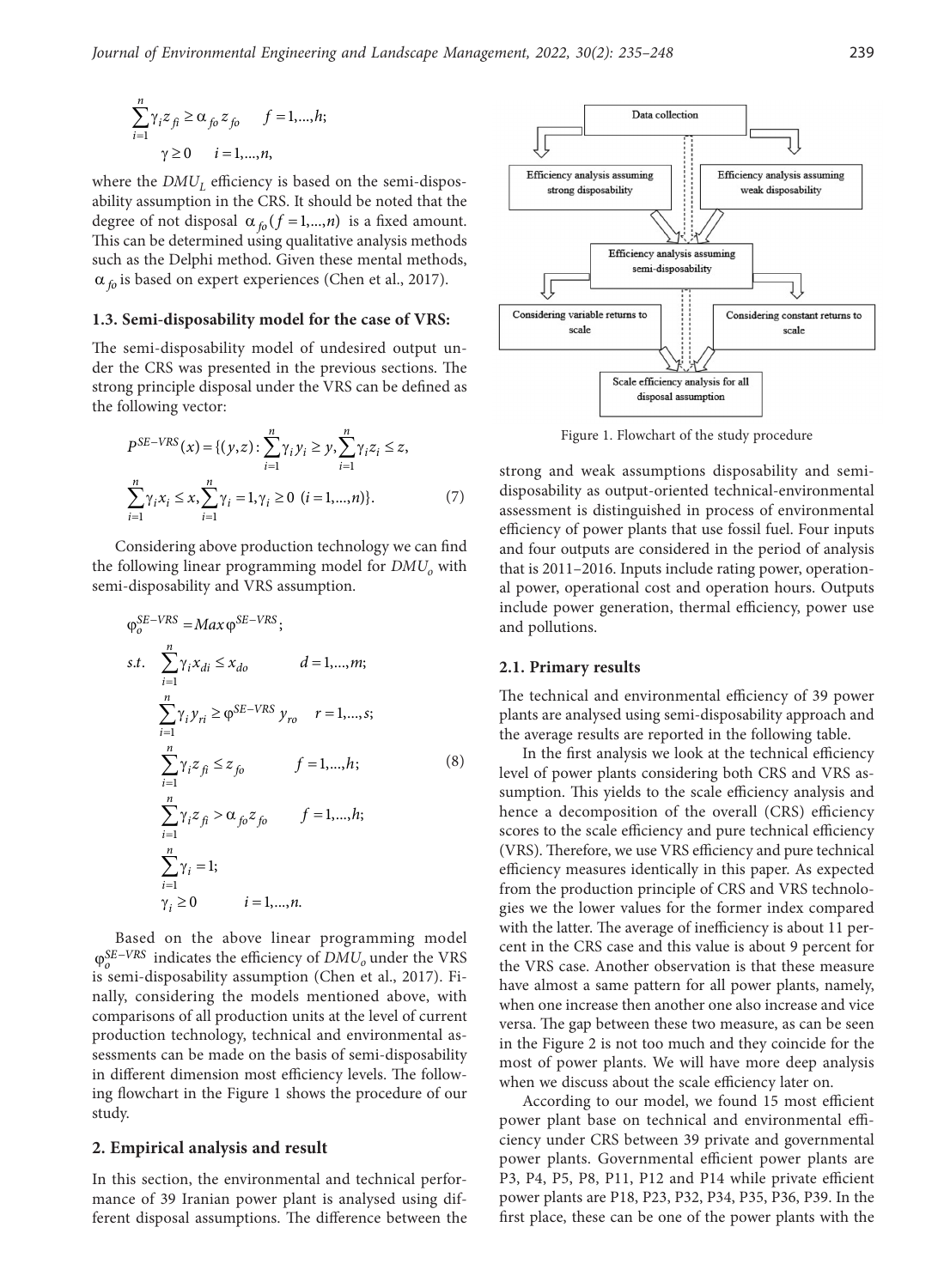Table 1. Average results of natural gas-gasoline power plants based on various assumptions during 2011–2016

|                 |                                                                              |           | CRS (OVERALL EFFICIEBCY)                                                     | VRS (PURE TECHNICAL EFFICIENCY)                                                                  |                               |           |                                                           |                                                         |  |
|-----------------|------------------------------------------------------------------------------|-----------|------------------------------------------------------------------------------|--------------------------------------------------------------------------------------------------|-------------------------------|-----------|-----------------------------------------------------------|---------------------------------------------------------|--|
| Power<br>plants | Weak<br>Strong<br>$\varphi_k^{S-CRS}$<br>$\mathbf{\varphi}_k^{W{\rm{-CRS}}}$ |           | Semi-<br>disposability<br>strong<br>$\ensuremath{\mathsf{\Phi}}_k^{SEU-CRS}$ | Semi-<br>disposability<br>weak<br>$\ensuremath{\mathsf{\Phi}}_k^{\ensuremath{\mathsf{SEL-CRS}}}$ | Strong<br>$\varphi_k^{S-VRS}$ |           | Semi-<br>disposability<br>strong<br>$\varphi_k^{SEU-VRS}$ | Semi-<br>disposability<br>weak<br>$\varphi_k^{SEL-VRS}$ |  |
| P <sub>1</sub>  | 1.230                                                                        | 1.230     | 1.230                                                                        | 1.230                                                                                            | 1.227                         | 1.227     | 1.227                                                     | 1.227                                                   |  |
| P <sub>2</sub>  | 1.088                                                                        | 1.053     | 1.086                                                                        | 1.061                                                                                            | 1.022                         | 1.022     | 1.022                                                     | 1.022                                                   |  |
| P <sub>3</sub>  | 1.000                                                                        | 1.000     | 1.000                                                                        | 1.000                                                                                            | 1.000                         | 1.000     | 1.000                                                     | 1.000                                                   |  |
| P <sub>4</sub>  | 1.000                                                                        | 1.000     | 1.000                                                                        | 1.000                                                                                            | 1.000                         | 1.000     | 1.000                                                     | 1.000                                                   |  |
| P <sub>5</sub>  | 1.000                                                                        | 1.000     | 1.000                                                                        | 1.000                                                                                            | 1.000                         | 1.000     | 1.000                                                     | 1.000                                                   |  |
| P <sub>6</sub>  | 1.345                                                                        | 1.345     | 1.345                                                                        | 1.345                                                                                            | 1.315                         | 1.315     | 1.315                                                     | 1.315                                                   |  |
| P7              | 1.184                                                                        | 1.177     | 1.184                                                                        | 1.182                                                                                            | 1.177                         | 1.167     | 1.176                                                     | 1.174                                                   |  |
| P8              | 1.000                                                                        | 1.000     | 1.000                                                                        | 1.000                                                                                            | 1.000                         | 1.000     | 1.000                                                     | 1.000                                                   |  |
| P <sub>9</sub>  | 1.762                                                                        | 1.158     | 1.660                                                                        | 1.490                                                                                            | 1.704                         | 1.154     | 1.562                                                     | 1.400                                                   |  |
| ${\rm P}10$     | 1.003                                                                        | 1.003     | 1.003                                                                        | 1.003                                                                                            | 1.000                         | 1.000     | 1.000                                                     | 1.000                                                   |  |
| P11             | 1.000                                                                        | 1.000     | 1.000                                                                        | 1.000                                                                                            | 1.000                         | 1.000     | 1.000                                                     | 1.000                                                   |  |
| P12             | 1.000                                                                        | 1.000     | 1.000                                                                        | 1.000                                                                                            | 1.000                         | 1.000     | 1.000                                                     | 1.000                                                   |  |
| P13             | 1.675                                                                        | 1.675     | 1.618                                                                        | 1.618                                                                                            | 1.573                         | 1.582     | 1.573                                                     | 1.573                                                   |  |
| P14             | 1.000                                                                        | 1.000     | 1.000                                                                        | 1.000                                                                                            | 1.000                         | 1.000     | 1.000                                                     | 1.000                                                   |  |
| P15             | 1.011                                                                        | $1.011\,$ | 1.011                                                                        | 1.011                                                                                            | 1.000                         | 1.000     | 1.000                                                     | 1.000                                                   |  |
| P16             | 1.005                                                                        | 1.005     | 1.005                                                                        | 1.005                                                                                            | 1.000                         | 1.000     | 1.000                                                     | 1.000                                                   |  |
| P17             | 1.049                                                                        | 1.039     | 1.046                                                                        | 1.042                                                                                            | 1.029                         | 1.004     | 1.026                                                     | 1.022                                                   |  |
| P18             | 1.000                                                                        | 1.000     | $1.000\,$                                                                    | 1.000                                                                                            | 1.000                         | 1.000     | 1.000                                                     | 1.000                                                   |  |
| P19             | 1.181                                                                        | 1.000     | 1.173                                                                        | 1.108                                                                                            | 1.171                         | 1.000     | 1.161                                                     | 1.080                                                   |  |
| P <sub>20</sub> | 1.102                                                                        | 1.095     | 1.102                                                                        | 1.098                                                                                            | 1.098                         | 1.092     | 1.097                                                     | 1.094                                                   |  |
| P21             | 1.035                                                                        | 1.025     | 1.035                                                                        | 1.034                                                                                            | 1.029                         | 1.000     | 1.029                                                     | 1.028                                                   |  |
| P22             | 1.249                                                                        | 1.216     | 1.249                                                                        | 1.237                                                                                            | 1.109                         | 1.000     | 1.109                                                     | 1.101                                                   |  |
| P23             | 1.000                                                                        | 1.000     | 1.000                                                                        | 1.000                                                                                            | 1.000                         | 1.000     | 1.000                                                     | 1.000                                                   |  |
| P <sub>24</sub> | 1.066                                                                        | 1.054     | 1.066                                                                        | 1.065                                                                                            | 1.065                         | 1.010     | 1.065                                                     | 1.064                                                   |  |
| P <sub>25</sub> | 1.161                                                                        | 1.000     | 1.146                                                                        | 1.073                                                                                            | 1.129                         | 1.000     | 1.114                                                     | 1.096                                                   |  |
| P <sub>26</sub> | 1.036                                                                        | 1.009     | 1.036                                                                        | 1.036                                                                                            | 1.021                         | 1.000     | 1.021                                                     | 1.015                                                   |  |
| P27             | 1.301                                                                        | 1.256     | 1.295                                                                        | 1.284                                                                                            | 1.293                         | 1.235     | 1.288                                                     | 1.278                                                   |  |
| P <sub>28</sub> | $1.474\,$                                                                    | 1.464     | 1.469                                                                        | 1.464                                                                                            | 1.457                         | $1.447\,$ | 1.456                                                     | 1.451                                                   |  |
| P <sub>29</sub> | 1.268                                                                        | 1.000     | 1.192                                                                        | 1.080                                                                                            | 1.254                         | 1.000     | 1.182                                                     | 1.075                                                   |  |
| P30             | 1.207                                                                        | 1.180     | 1.207                                                                        | 1.199                                                                                            | 1.160                         | 1.062     | 1.159                                                     | 1.136                                                   |  |
| P31             | 1.004                                                                        | 1.000     | 1.004                                                                        | 1.003                                                                                            | 1.003                         | 1.000     | 1.003                                                     | 1.003                                                   |  |
| P32             | 1.000                                                                        | 1.000     | 1.000                                                                        | 1.000                                                                                            | 1.000                         | 1.000     | 1.000                                                     | 1.000                                                   |  |
| P33             | 1.019                                                                        | 1.000     | 1.011                                                                        | 1.004                                                                                            | 1.000                         | 1.000     | 1.000                                                     | 1.000                                                   |  |
| P34             | 1.000                                                                        | 1.000     | 1.000                                                                        | 1.000                                                                                            | 1.000                         | 1.000     | 1.000                                                     | 1.000                                                   |  |
| P35             | 1.000                                                                        | 1.000     | 1.000                                                                        | 1.000                                                                                            | 1.000                         | 1.000     | 1.000                                                     | 1.000                                                   |  |
| P36             | 1.000                                                                        | 1.000     | 1.000                                                                        | 1.000                                                                                            | 1.000                         | 1.000     | 1.000                                                     | 1.000                                                   |  |
| P37             | 1.084                                                                        | 1.084     | 1.083                                                                        | 1.083                                                                                            | 1.000                         | 1.000     | 1.000                                                     | 1.000                                                   |  |
| P38             | 1.029                                                                        | 1.023     | 1.029                                                                        | 1.026                                                                                            | 1.022                         | 1.022     | 1.022                                                     | 1.022                                                   |  |
| P39             | 1.000                                                                        | 1.000     | 1.000                                                                        | 1.000                                                                                            | 1.000                         | 1.000     | 1.000                                                     | 1.000                                                   |  |

*Note*: where  $\varphi_k^{S-CRS}$ ,  $\varphi_k^{W-CRS}$ ,  $\varphi_k^{SEU-CRS}$  and  $\varphi_k^{SEL-VRS}$  show the efficiency score of pow replant considering strong disposability, weak disposability and semi-disposability for the CRS respectively. The rest analysis is in output orientation we see that all measure in Table 1 are greater than or equal to unity. Those power plant with unity measure are efficient and others are inefficient. More deviation from the unity show more level of inefficiency. In fact,  $(1 - \varphi_k) \ge 0$  shows the percentage of output shortfalls, that is the percentage of output that should be produced but are not reached.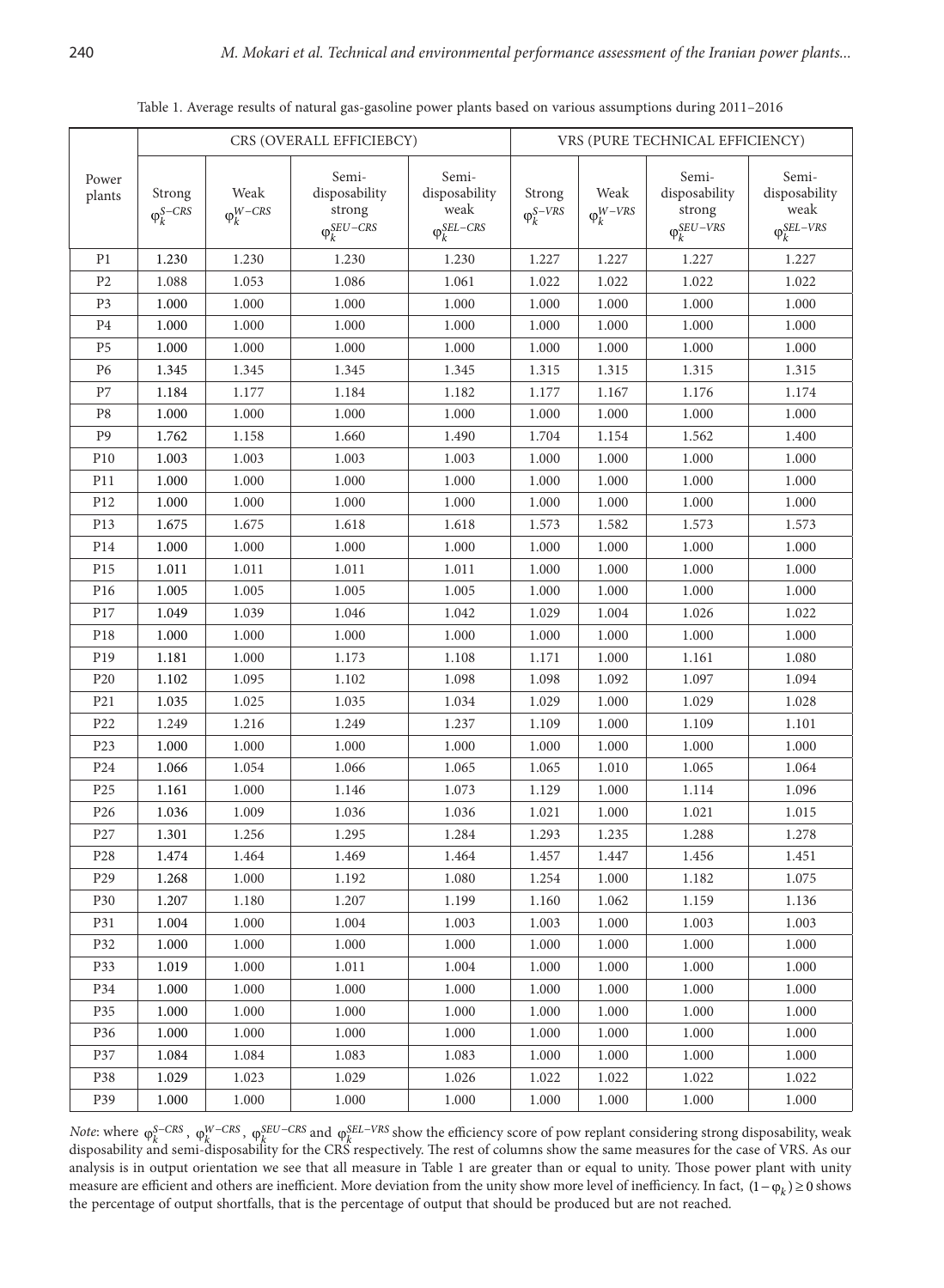

Figure 2. Technical efficiency considering CRS and VRS (overall v.s pure technical efficiency)

potential to grow along the frontier. As They can move by with administrative and structural reforms in the production line and inputs-outputs. A significant contribution to the maximum production and supply of electricity to the network, while maintaining the least waste of resources and environmental damage to the environment. Secondly, these observation identifies seven efficient power plants in each category, namely, governmental and private sector. These numbers show a better performance in the governmental sector, regarding to the total number of governmental and private power plants that are 17 and 22. On the other side, there is ten percent potential improvement in average for entire power plants. The private sector share in this case is also higher compared with governmental power plants. If we look at the result when assuming VRS, namely, pure technical efficiencies, we find almost the same result. However, the differences reveal some interesting fact too. According the results is in by comparing the results of VRS assumption; the effect of the semi-disposability assumption in the VRS is significant. Therefore, based on the extracted results, the pure technical efficiency of 15 natural gas-gasoline power plants are unity based

on the technical-environmental frontier. As such they are: P3, P4, P5, P8, P11, P12, P14, P18, P23, P32, P34, P35, P36, P39. So if these power plants can make key changes in their inputs and outputs based on pure technical efficiency's capacity, they can use this template to provide the technical-environmental performance circuitry for maximum production and at least destruction of resources and environmental damage. Based on the results of the assumptions CRS in Table 1, we see that for each DMU when the disposal grade is smaller and equal to the unit, the potential for improvement is more efficient and this is due to the differences between them  $\varphi_k^W$  and  $\varphi_k^{SE-U}$ that reflects the issue. Based on these differences, it can be seen in the field of production technology application of advanced management technology. The efficiency of these power plants can be believed by reducing the undesirable outputs and desirable output will be improved. For some of the undesired outputs that cannot be freely reduced, effect on efficiency is directly reflected in the difference between  $\varphi_k^S$  and  $\varphi_k^{SE-U}$ . In this situation, it is impossible to reduce undesirable and desirable outputs with inputs given in the scope of current production technology. Dealing



Figure 3. Strong disposability vs semi-disposability for pure technical efficiencies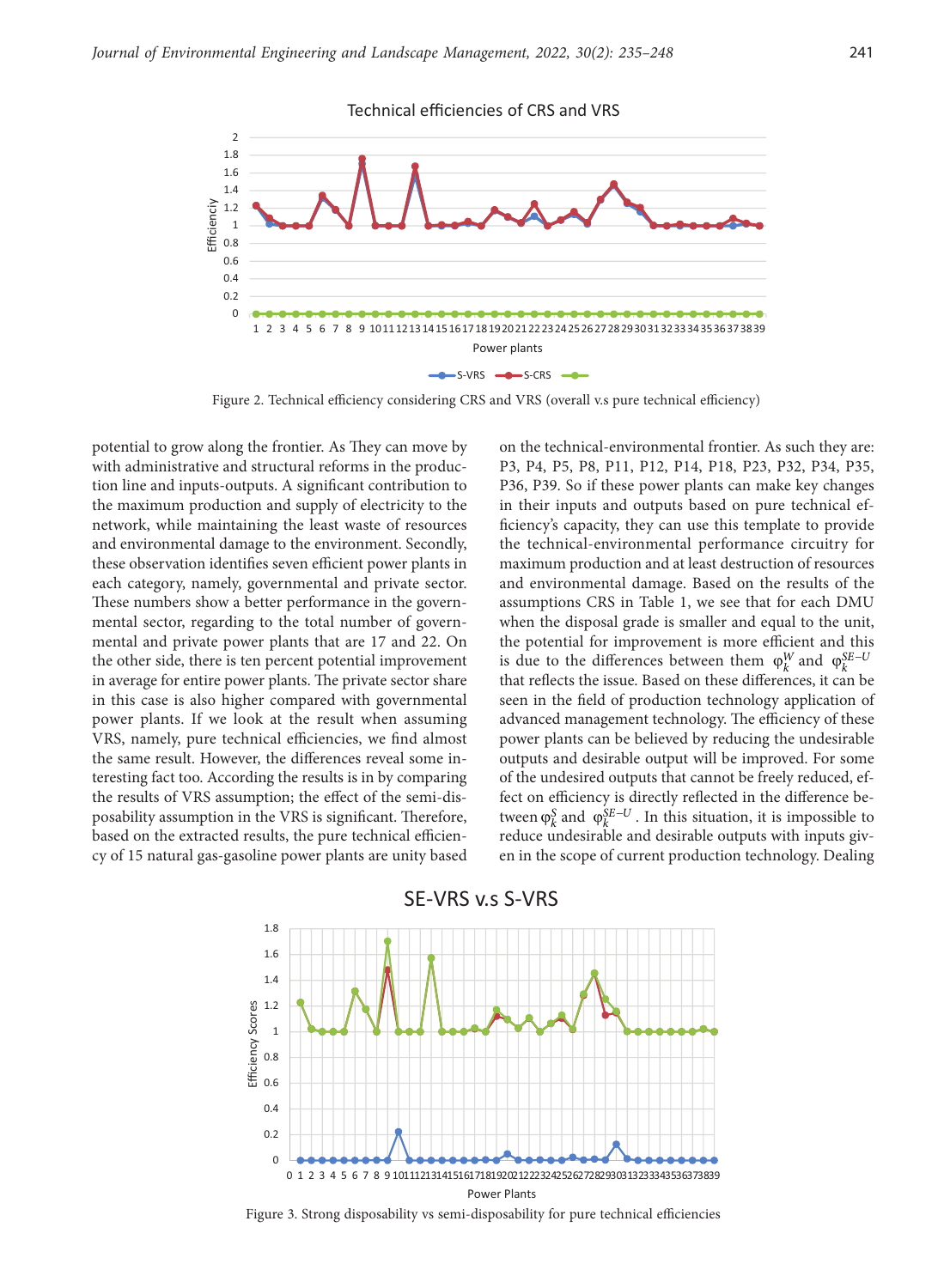with pure technical efficiency, that is, taking VRS into consideration, Figure 3 depicts the differences between efficiency measures assuming strong disposability and semi-disposability. Horizontal axis shows power plants and vertical axis shows the efficiency measures. Green scatter lines are associated with strong disposability measures, red scatter lines are related to semi-disposability and blue lines show the different between these two measures. We observe four power plant that show diversity between aforementioned measures, namely, P10, P19, P24 and P29. Thus, beside potential technical improvement there exist a potential for environmental improvement for these power plant in comparison with other power plants.

In a similar style Figure 4 compare the efficiency measure when assuming weak disposability and strong disposability. Compare with Figure 3 we observe more differences in this case. We find almost one fourth of power plant that show different efficiency measure when switching from weak disposability to strong disposability. Look at P10 that has the highest difference in this sense for instance. The flexibility and power on the semi-disposability allow us to compare these two chart and find a better insight out of the analysis. A general perspective of comparison between these two charts reveals more tendency to the strong disposability compared with weak disposability in our case study.

In contrary side, looking on the worst cases also provide interesting information about the status of power plant during the study period. The worst efficiency and techno-environmental deficient power plants among power plants that has been investigated in this article according to our model under VRS are P9 with 1.704, P13 1.573 and P28 1.457. With respect to results and discussing with the expert in the field we can find some source of problems as profit return to scale in production and management system, imbalance of financial costs and operational, supply and maintenance in path with the use of expert labour, the absence of a cycle of equipment and tools based on perspectives and conditions forward non-adoption of incentive and punitive policies in productive units, and unsuitable times to change the ownership of some stateowned power plants to private ones. These are some key factors that should be considered by decision makers when making policy and regulations.

#### **2.2. Scale efficiency analysis**

 In the next analysis we investigate the technical production size of power plants and then consider the environmental aspect of the production size. This analysis is based on the primary result out of the previous subsection. In fact, scale effects are measured by distinguishing between overall (CRS) efficiency and pure technical (VRS) efficiency. This analysis is shown in Table 2 where we report the scale efficiency of power plants for all production assumption discussed in the study, namely, strong disposal, weak disposal and semi-disposal assumption.

The first important observation is a low scale efficiency measure of P22 considering all disposal assumptions. This power plant is operating below the optimal production no matter what disposal assumption is considered, strong, weak or semi-disposal. In other words, if care about environmental issue or not this power plant needs a reconsideration on its production scale. Ignoring this power plant, the overall scale efficiency of all power plants are quit high meaning a good situation in terms of production size for most of power plants. However, there exist some power plants like P9 that we observe a considerable difference between scale efficiencies when considering different disposal assumptions. Four percent difference for scale efficiency measure of this power plant is found when we consider semi-disposability instead of strong disposability. It actually means the production size of this power plant become worse when we consider the environmental aspects into consideration. This highlights the environmental issues that are highly affected by the scale size of the production.



# SE-VRS v.s W-VRS

Figure 4. Strong disposability vs weak disposability for pure technical efficiencies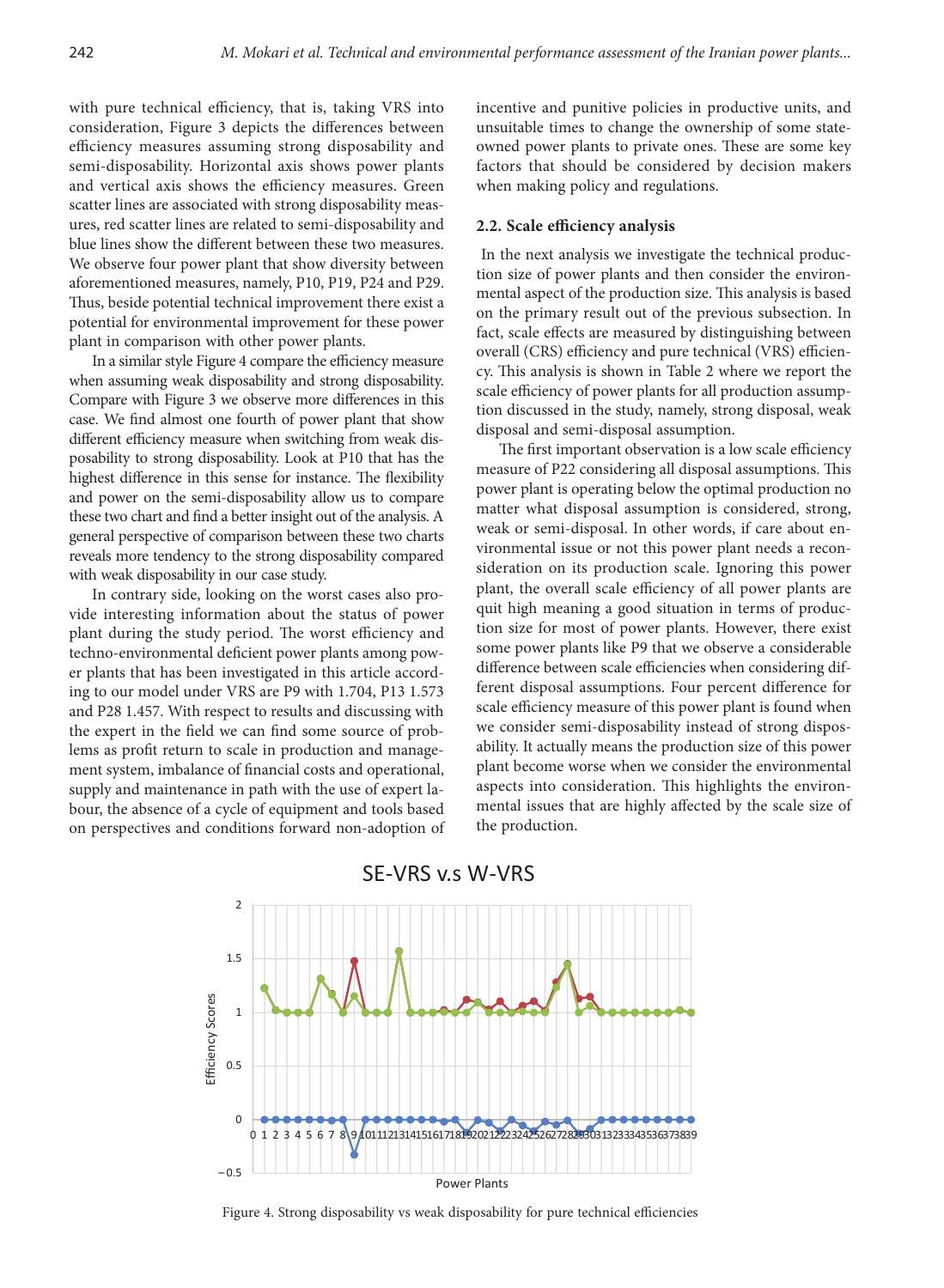| Power<br>plants | Scale efficiency<br>assuming Strong<br>disposability | Scale efficiency<br>assuming Weak<br>disposability | Scale<br>efficiency<br>assuming<br>Semi-<br>disposability |  |  |
|-----------------|------------------------------------------------------|----------------------------------------------------|-----------------------------------------------------------|--|--|
| P <sub>1</sub>  | 0.997561                                             | 0.997561                                           | 0.997561                                                  |  |  |
| P <sub>2</sub>  | 0.939338                                             | 0.97056                                            | 0.952026                                                  |  |  |
| P <sub>3</sub>  | 1                                                    | 1                                                  | 1                                                         |  |  |
| P <sub>4</sub>  | 1                                                    | 1                                                  | 1                                                         |  |  |
| P <sub>5</sub>  | 1                                                    | 1                                                  | 1                                                         |  |  |
| P <sub>6</sub>  | 0.977695                                             | 0.977695                                           | 0.977695                                                  |  |  |
| P7              | 0.994088                                             | 0.991504                                           | 0.993238                                                  |  |  |
| P <sub>8</sub>  | 1                                                    | 1                                                  | 1                                                         |  |  |
| P <sub>9</sub>  | 0.967083                                             | 0.996546                                           | 0.940317                                                  |  |  |
| P10             | 0.997009                                             | 0.997009                                           | 0.997009                                                  |  |  |
| P11             | 1                                                    | 1                                                  | 1                                                         |  |  |
| P12             | 1                                                    | 1                                                  | 1                                                         |  |  |
| P13             | 0.939104                                             | 0.972772                                           | 0.972188                                                  |  |  |
| P <sub>14</sub> | 1                                                    | 1                                                  | 1                                                         |  |  |
| P15             | 0.98912                                              | 0.98912                                            | 0.98912                                                   |  |  |
| P16             | 0.995025                                             | 0.995025                                           | 0.995025                                                  |  |  |
| P17             | 0.980934                                             | 0.966314                                           | 0.980843                                                  |  |  |
| P18             | 1                                                    | 1                                                  | 1                                                         |  |  |
| P19             | 0.991533                                             | 1                                                  | 0.982464                                                  |  |  |
| P <sub>20</sub> | 0.99637                                              | 0.99726                                            | 0.995909                                                  |  |  |
| P21             | 0.994203                                             | 0.97561                                            | 0.9942                                                    |  |  |
| P22             | 0.88791                                              | 0.822368                                           | 0.888978                                                  |  |  |
| P23             | 1                                                    | 1                                                  | 1                                                         |  |  |
| P24             | 0.999062                                             | 0.958254                                           | 0.999061                                                  |  |  |
| P <sub>25</sub> | 0.972438                                             | 1                                                  | 0.995944                                                  |  |  |
| P <sub>26</sub> | 0.985521                                             | 0.99108                                            | 0.982625                                                  |  |  |
| P27             | 0.993851                                             | 0.98328                                            | 0.994959                                                  |  |  |
| P <sub>28</sub> | 0.988467                                             | 0.988388                                           | 0.991135                                                  |  |  |
| P <sub>29</sub> | 0.988959                                             | 1                                                  | 0.993398                                                  |  |  |
| P30             | 0.96106                                              | 0.9                                                | 0.953865                                                  |  |  |
| P31             | 0.999004                                             | 1                                                  | 0.999502                                                  |  |  |
| P32             | 1                                                    | 1                                                  | 1                                                         |  |  |
| P33             | 0.981354                                             | 1                                                  | 0.992556                                                  |  |  |
| P34             | 1                                                    | 1                                                  | 1                                                         |  |  |
| P35             | 1                                                    | 1                                                  | 1                                                         |  |  |
| P36             | 1                                                    | 1                                                  | 1                                                         |  |  |
| P37             | 0.922509                                             | 0.922509                                           | 0.922509                                                  |  |  |
| P38             | 0.993197                                             | 0.999022                                           | 0.994647                                                  |  |  |
| P39<br>1        |                                                      | 1                                                  | 1                                                         |  |  |

Table 2. Scale efficiency of assuming technical and environmental characteristics

#### **2.3. Robustness analysis**

In this subsection we perform a robustness analysis for the results founded I previous subsections. In fact, we statistically analysis these result if there is difference between performance of private power plants and governmental

power plants, considering different types of efficiency measurement and different types of returns to scale in the analysis. Regarding with the nature of our analysis and founded measurements, we use Mann–Whitney Wilcoxon test that is non-parametric test for checking twin dependent samples coming from populations having the same distribution. We support this analysis with two more statistical series of other parametric (*t*-test) and non-parametric Kruskall–Wallis tests to obtain more robust results. Table 3 and Table 4 report detailed robustness tests of private and governmental power plants for the study period, considering overall technical efficiency measure and pure technical efficiency measures, respectively. Our general findings through robustness test have indicated to that considering both overall technical efficiency measures and pure technical efficiency measure, the null hypothesis of both parametric and nonparametric tests are rejected. This means that despite the different measures of overall technical efficiency and pure technical efficiency for private and governmental power plants, such a distinguish is not statistically significant. The details are reported as follows. Table 5 summarizes the results of three tests. Considering all types of measurements including semi-disposability, weak and strong disposability for the CRS and VRS case, we observe that private running power plants have better performance in overall. In fact, we find higher overall performance and pure technical performance for private power plants. Using *t*-test and taking the strong disposability into consideration for the case CRS, for instance, we observe higher mean performance for private power plants compared with governmental power plants  $(1.138 > 1.101)$ . However, this statistically insignificant, regarding to the P value which higher than 10%. thus, private power plants and governmental power plants have potential of increasing electricity production with their current resource by 10% and 14%, respectively. Other two tests, namely, Mann–Whitney Wilcoxon test and Kruskall–Wallis test also support above finding. In the first place, using Whitney Wilcoxon test and considering strong disposability with CRS, Mann–Whitney Wilcoxon test shows higher performance for the private power plants compared with those which are running under the control of government  $(20.058 > 19.143)$ . This is the same when we consider the pure technical efficiency measures, namely, we observe higher performance for the private power plants contrasted with governmental power plants (20.507 > 19.343), but both findings are statistically insignificant. When we consider the weak disposability for both overall ad pure technical efficiency we observe (20.117 > 19.848) and (20.55 > 19.557) respectively, for comparison between performance of private and governmental power plants. Secondly, when we use Kruskall–Wallis test for both overall ad pure technical efficiency, considering strong disposability for instance, then we conclude the same insight as previous test. We get higher mean performance for private power plants compared with governmental power plants for both cases, that is,  $(20.663 > 19.143)$  and  $(20.55 > 19.557)$ , respectively which is statistically insignificant.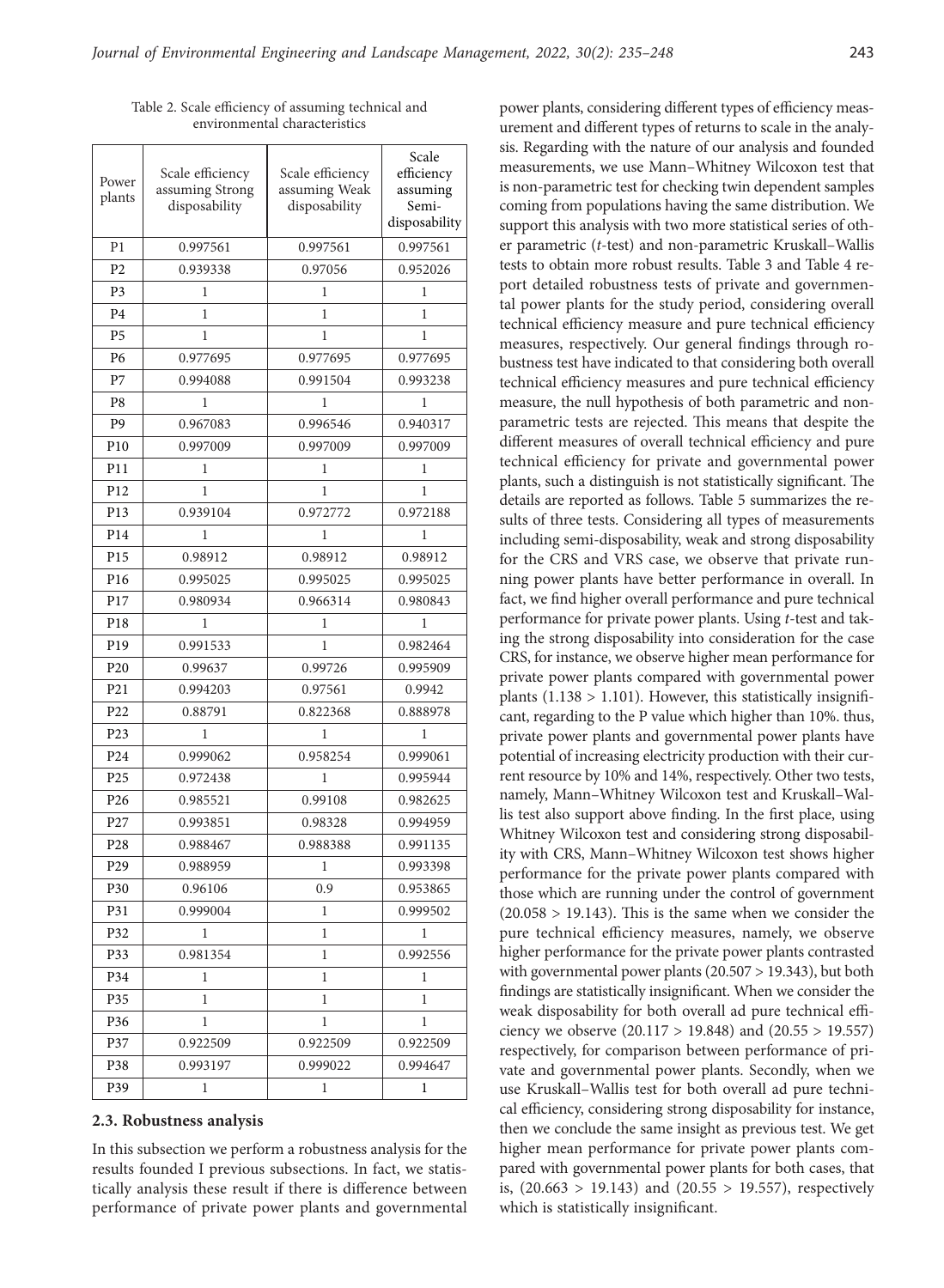| --------<br>í<br>I             |
|--------------------------------|
| ţ<br>$\overline{a}$            |
| J<br>ׇׇ֡֕֡                     |
| :<br>י<br>$\ddot{\phantom{a}}$ |
| í                              |
| b                              |
| l                              |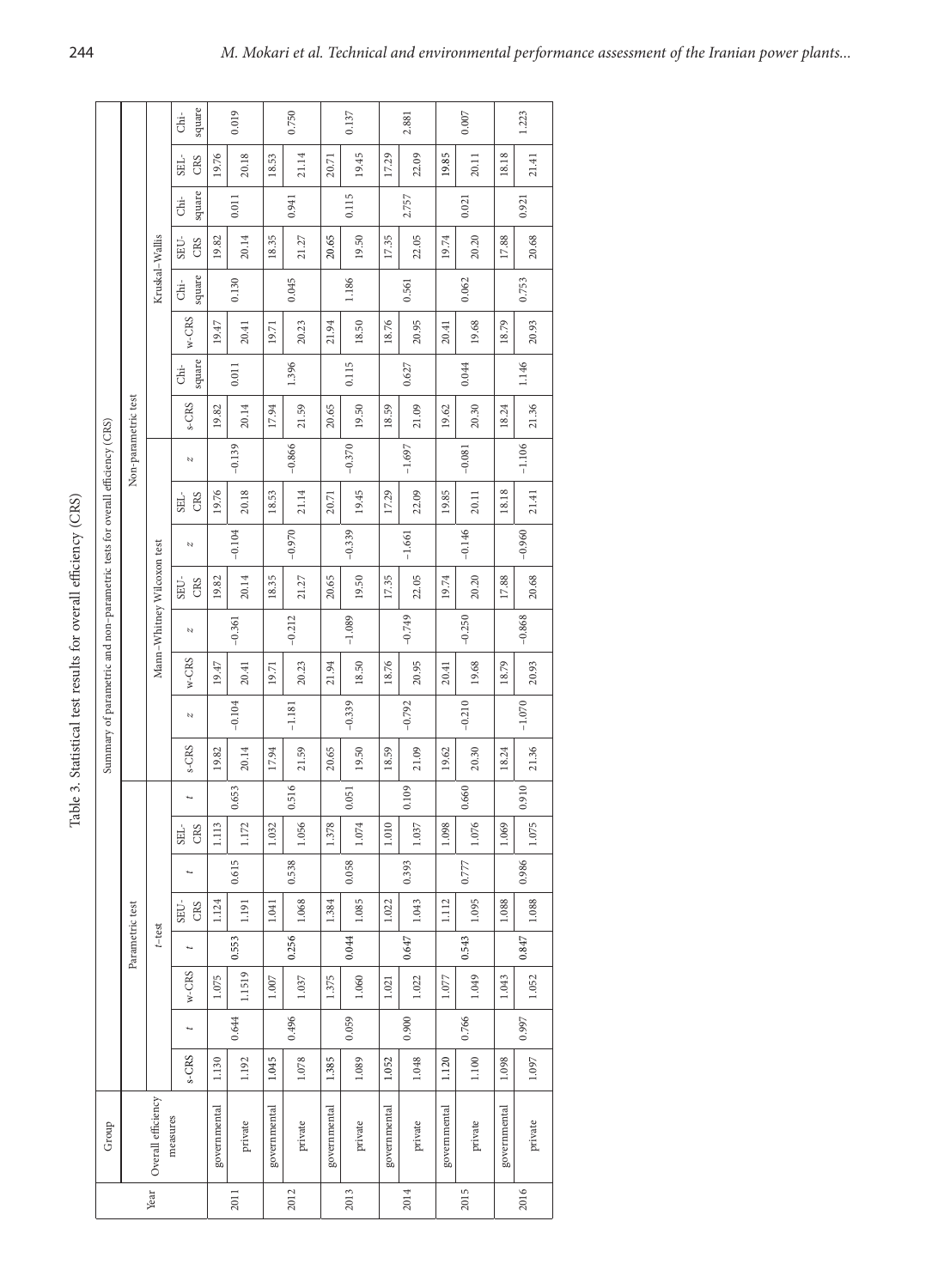Table 4. Statistical test results for pure technical efficiency measure (VRS)

|                                                                                    |                     |                              | square<br>di-      | 0.067        |                      | 3.262        |          | 0.393        |          | 2.658        |          | 0.081        |          | 0.784        |          |
|------------------------------------------------------------------------------------|---------------------|------------------------------|--------------------|--------------|----------------------|--------------|----------|--------------|----------|--------------|----------|--------------|----------|--------------|----------|
|                                                                                    |                     |                              | VRS<br>SEL-        | 19.59        | 20.32                | 17.35        | 22.05    | 21.12        | 19.14    | 17.50        | 21.93    | 20.47        | 19.64    | 18.59        | 21.09    |
|                                                                                    |                     |                              |                    |              |                      |              |          |              |          |              |          |              |          |              |          |
|                                                                                    |                     |                              | square<br>di-      |              | 0.087                |              | 3.262    |              | 0.353    |              | 2.070    |              | 0.046    |              | 0.659    |
|                                                                                    |                     | Kruskal-Wallis               | CRS<br>SEU-        | 19.53        | 20.36                | 17.35        | 22.05    | 21.06        | 19.18    | 17.79        | 21.70    | 20.35        | 19.73    | 18.71        | 21.00    |
|                                                                                    |                     |                              | square<br>á        |              | $0.007$              |              | 1.586    |              | 3.182    |              | 0.026    |              | 2.070    |              | 0.293    |
|                                                                                    |                     |                              | $W-VRS$            | 19.88        | 20.09                | 19.00        | 20.77    | 22.74        | 17.89    | 20.18        | 19.86    | 22.21        | 18.30    | 19.29        | 20.55    |
|                                                                                    |                     |                              | square<br>á        | 0.087        |                      | 3.262        |          | 0.213        |          | 1.226        |          | 0.656        |          | 0.659        |          |
|                                                                                    | Non-parametric test |                              | s-VRS              | 19.53        | 20.36                | 17.35        | 22.05    | 20.82        | 19.36    | 18.24        | 21.36    | 21.41        | 18.91    | 18.71        | 21.00    |
|                                                                                    |                     |                              | N                  |              | $-1.806$<br>$-0.258$ |              |          | $-0.627$     |          | $-1.630$     |          | $-0.285$     |          | $-0.886$     |          |
|                                                                                    |                     |                              | VRS<br>SEL-        | 19.59        | 20.32                | 17.35        | 22.05    | 21.12        | 19.14    | 17.50        | 21.93    | 20.47        | 19.64    | 18.59        | 21.09    |
|                                                                                    |                     |                              | N                  | $-0.295$     |                      |              | $-1.806$ | $-0.594$     |          | $-1.439$     |          | $-0.214$     |          | $-0.812$     |          |
|                                                                                    |                     |                              | SEU-<br>VRS        | 19.53        | 20.36                | 17.35        | 22.05    | 21.06        | 19.18    | 17.79        | 21.70    | 20.35        | 19.73    | 18.71        | 21.00    |
| Summary of parametric and non-parametric tests for pure technical efficiency (VRS) |                     | Mann-Whitney Wilcoxon test   | N                  | $-0.085$     |                      | $-1.259$     |          | $-1.784$     |          | $-0.161$     |          | $-1.439$     |          | $-0.541$     |          |
|                                                                                    |                     |                              | $w-VRS$            | 19.88        | 20.09                | 19.00        | 20.77    | 22.74        | 17.89    | 20.18        | 19.86    | 22.21        | 18.30    | 19.29        | 20.55    |
|                                                                                    |                     |                              | N                  |              | $-0.295$             |              | $-1.806$ |              | $-0.462$ |              | $-1.107$ |              | $-0.810$ |              | $-0.810$ |
|                                                                                    |                     |                              | s-VRS              | 19.53        | 20.36                | 17.35        | 22.05    | 20.82        | 19.36    | 18.24        | 21.36    | 21.41        | 18.91    | 18.71        | 21.00    |
|                                                                                    |                     |                              | $\ddot{}$          |              | 0.608                |              | 0.530    |              | 0.038    |              | 0.063    |              | 0.635    |              | 0.968    |
|                                                                                    |                     |                              | VRS<br>${\rm SEL}$ | 1.093        | 1.159                | 1.022        | 1.041    | 1.372        | 1.050    | $1.007$      | 1.037    | 1.075        | 1.053    | 1.053        | 1.055    |
|                                                                                    |                     |                              |                    |              | 0.581                |              | 0.583    |              | 0.043    |              | 0.283    |              | 0.722    |              | 0.957    |
|                                                                                    | Parametric test     | $t$ -test                    | SEU-<br>VRS        | 1.098        | 1.170                | 1.032        | 1.053    | 1.377        | 1.061    | 1.017        | 1.040    | 1.087        | 1.069    | 1.071        | 1.074    |
|                                                                                    |                     |                              |                    |              | 0.571                |              | 0.34     |              | 0.023    |              | 0.234    |              | 0.443    |              | 0.830    |
|                                                                                    |                     |                              | $w-VRS$            | 1.058        | 1.129                | 1.000        | 1.017    | 1.349        | 1.014    | 1.001        | 1.012    | 1.066        | 1.033    | 1.040        | 1.031    |
|                                                                                    |                     |                              |                    |              | 0.581                |              | 0.586    |              | 0.046    |              | 0.677    |              | 0.613    |              | 0.946    |
|                                                                                    |                     |                              | s-VRS              | 1.100        | 1.172                | 1.036        | 1.060    | 1.356        | 1.058    | 1.030        | 1.042    | 1.103        | 1.073    | 1.087        | 1.083    |
| Group                                                                              |                     | Pure technical<br>efficiency | measures           | governmental | private              | governmental | private  | governmental | private  | governmental | private  | governmental | private  | governmental | private  |
| Year                                                                               |                     |                              |                    |              | 2011                 |              | 2012     |              | 2013     |              | 2014     |              | 2015     |              | 2016     |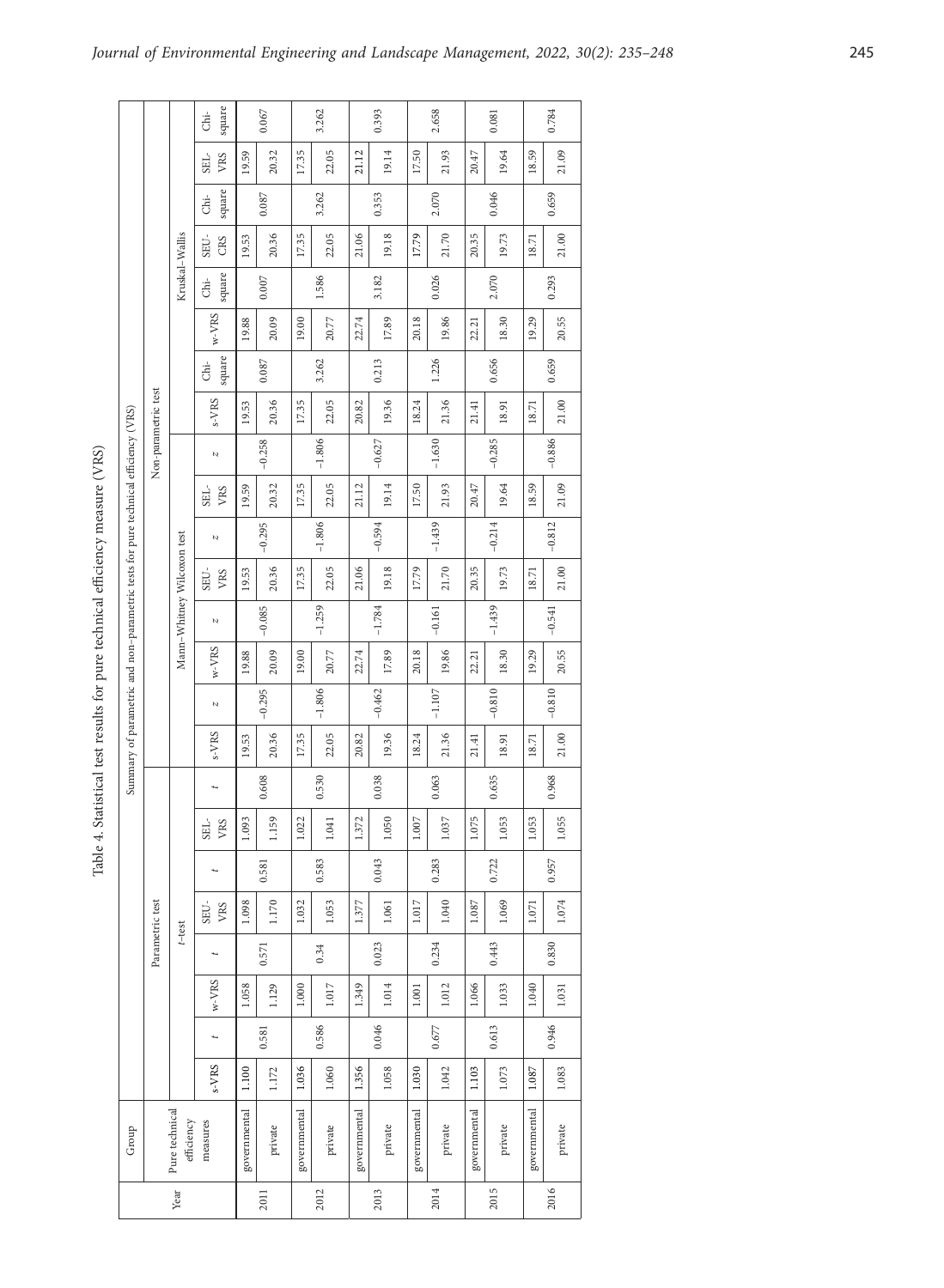|                 | Test groups (2011-2016) | Parametric test |                  | Non-parametric test           |                  |                              |                      |  |  |  |  |
|-----------------|-------------------------|-----------------|------------------|-------------------------------|------------------|------------------------------|----------------------|--|--|--|--|
|                 | Individual test         | $t$ -test       |                  | Mann-Whitney [Wilcoxon] test  |                  | Kruskall-Wallis test         |                      |  |  |  |  |
|                 | Hypothesis test         | $t$ -test       |                  | Median Government and Private |                  | Equality of populations test |                      |  |  |  |  |
| Test statistics |                         | t(P > t)        |                  | z(P>z)                        |                  | $\chi^2 (P > \chi^2)$        |                      |  |  |  |  |
|                 |                         | Mean            | $\boldsymbol{t}$ | Mean rank                     | $\boldsymbol{z}$ | Mean rank                    | $\chi^2(P > \chi^2)$ |  |  |  |  |
| strong          |                         |                 |                  |                               |                  |                              |                      |  |  |  |  |
| <b>CRS</b>      | Government              | 1.138           | 0.644            | 19.143                        | $-0.616$         | 19.143                       | 0.557                |  |  |  |  |
|                 | Private                 | 1.101           |                  | 20.058                        |                  | 20.663                       |                      |  |  |  |  |
| <b>VRS</b>      | Government              | 1.119           | 0.575            | 19.343                        | $-0.882$         |                              | 1.017                |  |  |  |  |
|                 | Private                 | 1.081           |                  | 20.507                        |                  | 20.507                       |                      |  |  |  |  |
| weak            |                         |                 |                  |                               |                  |                              |                      |  |  |  |  |
| <b>CRS</b>      | Government              | 1.086           | 0.482            | 19.847                        | $-0.588$         | 19.847                       | 0.310                |  |  |  |  |
|                 | Private                 | 1.062           |                  | 20.117                        |                  | 20.117                       |                      |  |  |  |  |
| <b>VRS</b>      | Government              | 1.086           | 0.407            | 20.550                        | $-0.878$         | 20.550                       | 1.388                |  |  |  |  |
|                 | Private                 | 1.039           |                  | 19.577                        |                  | 19.577                       |                      |  |  |  |  |
|                 |                         |                 |                  | <b>SEU</b>                    |                  |                              |                      |  |  |  |  |
| <b>CRS</b>      | Government              | 1.129           | 0.561            | 18.965                        | $-0.697$         | 18.965                       | 0.949                |  |  |  |  |
|                 | Private                 | 1.095           |                  | 20.640                        |                  | 20.640                       |                      |  |  |  |  |
| <b>VRS</b>      | Government              | 1.114           | 0.528            | 19.132                        | $-0.860$         | 19.132                       | 0.716                |  |  |  |  |
|                 | Private                 | 1.078           |                  | 20.670                        |                  | 20.670                       |                      |  |  |  |  |
| <b>SEL</b>      |                         |                 |                  |                               |                  |                              |                      |  |  |  |  |
| <b>CRS</b>      | Government              | 1.117           | 0.483            | 19.053                        | $-0.710$         | 19.053                       | 0.836                |  |  |  |  |
|                 | Private                 | 1.082           |                  | 20.730                        |                  | 20.730                       |                      |  |  |  |  |
| <b>VRS</b>      | 1.104<br>Government     |                 | 0.474            | 19.103                        | $-0.915$         | 19.103                       | 1.208                |  |  |  |  |
|                 | Private                 | 1.066           |                  | 20.695                        |                  | 20.695                       |                      |  |  |  |  |

Table 5. Summary of parametric and nonparametric mean tests

### **3. More discussion and summary**

Taking the overall technical efficiency into consideration, we observe 11 percent of potential improvement for overall technical inefficiency while this index is about 9 percent for pure technical efficiency measures. This fact is due to flexible possibility of changing the production scale for the case of CRS. In fact, we ignore the scale effect when we deal with pure technical efficiency. Ignoring small deviation due to the method selection, this result agrees with other researches in the filed for technical efficiency analysis of Iranian power plants. A part of potential improvement of performance is related with the environmental issue. However, there is comprehensive analysis considering the environmental issues and environmental efficiency analysis for our case study. Overall outcome out of all type of disposability shows 7 percent potential improvement for the overall technical efficiency and about 9 percent for the pure technical efficiency measures. We may roughly conclude that 2 percent potentials room is regarded with environmentally improving the performance. Although, there exists more potential improvement and more discrimination power using generalized semi-disposability in

contrast with classical weak disposability for environmental efficiency analysis, as we mentioned in the previous section. Thus, considering the semi-disposability gives a better environmental insight for decision maker, specifically those who are concerned with the environmental issue and pollutions out of the production. Hence, it is highly recommended to look at this result and perform more technical analysis by more useful data, if a decision maker plans to restructure the production or reconsider the scale size of electricity production. High potential improvement in term of technical and environmental issue is found for some power plants and some other have a good situation in term of environmental production size. The scale efficiency measures have rather good status, but there are concerns regarding with some power plants that have low scale efficiency when we consider weak disposability of semi-disposability. This fact is due to the deviation of overall technical efficiency and pure technical efficiency measures for these power plants. This shows the role of production size and environmental issues that means the production size of this power plant become worse when we consider the environmental aspects into consideration. Thus, decision maker specifically those who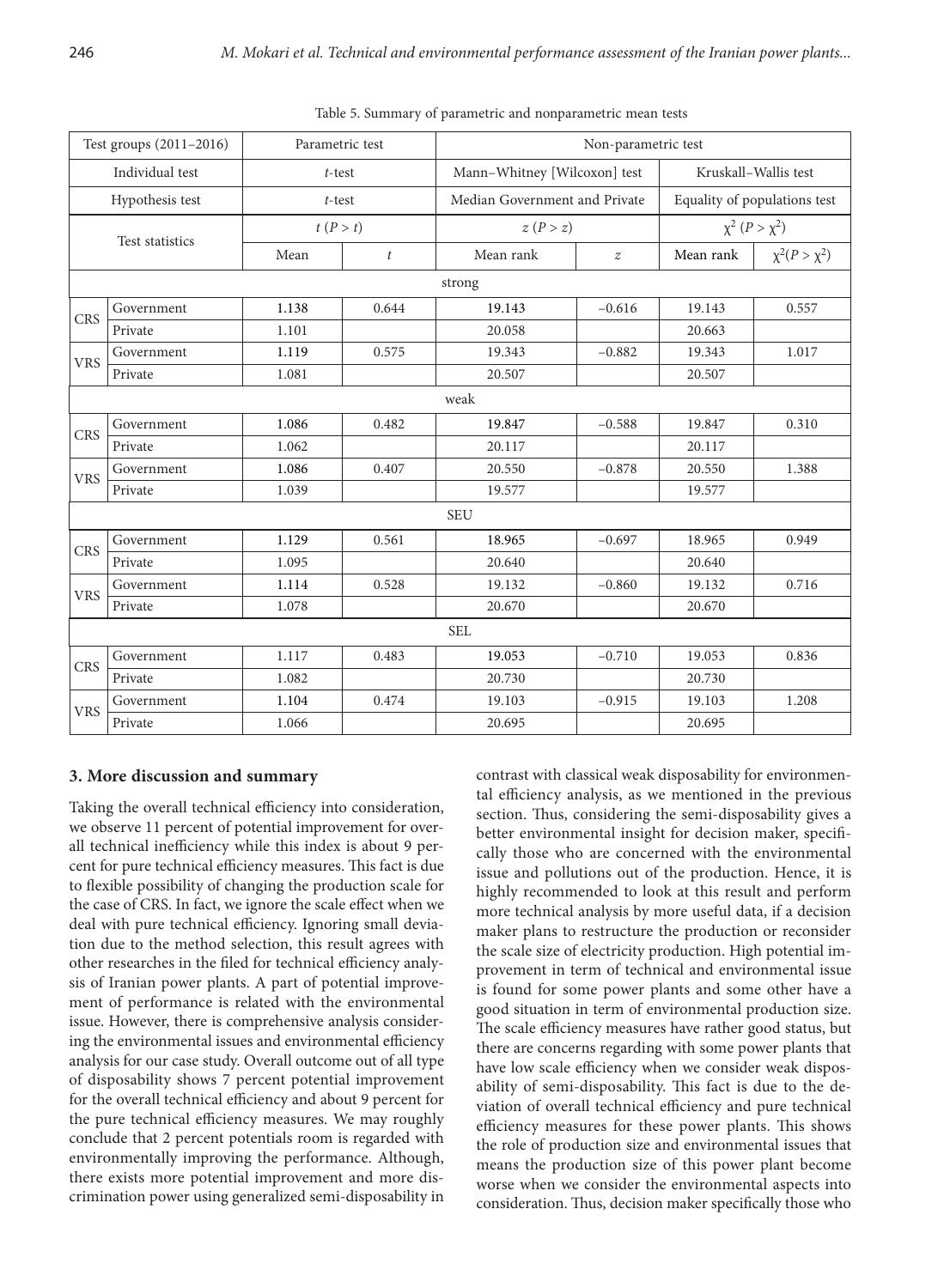are concern about the pollution and environment should focus on this power plant and its production values for decreasing the pollution. This may happen by having analysing the internal technology and probably finding some rooms for improvement or making some investment for having modern environmental friendly technologies in a mid or long run. On the other side we also observe some power plants P25 that may stand in a high place in term of overall production size, but they have a good production size considering pollutions and environmental issue into account. Such a power plants are good benchmark for others to improve the environmental operation and production size. Policy maker also should consider these case and may provide encouragement packages for such a power plant to keep their production style and may even improve current situation in the future. We performed the statistical test for the result. Our observation out of the parametric and non-parametric tests reject relatively the null hypothesis that the means of efficiency measures in the private and governmental power plants are different and are taken from the different population. As mentioned in the introduction section, the electricity production is an important and vital sector both from social view and production view. This is due to daily need of all households and other economic sector of society. Therefore, more deep analysis is highly suggested, if any new policy making plans happens in this sector. This type of analysis should be involved and consider other relative economic sectors, including households.

# **Conclusions**

In this article we utilized a recent developed DEA methodology called semi-disposability for technical and environmental efficiency of 39 power plants in Iran. The strength and flexibility of this method allow us to compare different disposal assumption in the analysis. The overall perspective shows a rather good situation in terms of technical and environmental production. We found 9 percent potential improvement for the overall efficiency measures and about 11 percent for pure technical efficiency measures. Our finding show that environmental issue may roughly contribute by 2 percent when we consider an overall disposability for both overall efficiency and pure technical efficiency cases. We consider both private and governmental possession power plants in the analysis, in order to complete coverage on production and environmental potentials of power plants. Parametric and nonparametric statistical analysis shows mean performance of private power plants are higher that performance of governmental power pants, although the results are statistically insignificant. More comprehensive analysis considering more study year is highly suggested for future research to get a better insight in terms of environmental friendly production for Iranian power plants. This was a limitation on accessing more recent data for us. This result should be considered by decision makers specifically those who are more concerned about the pollutions and environmental issue when policy making and regulation.

# **References**

- Abdulwakil, M. M., Abdul-Rahim, A. S., & Alsaleh, M. (2020). Bioenergy efficiency change and its determinants in EU-28 region: Evidence using Least Square Dummy Variable corrected estimation. *Biomass Bioenergy*, *137*, 105569. <https://doi.org/10.1016/j.biombioe.2020.105569>
- Ahmad, A., Yasin, N. M., Derek, C., & Lim, J. (2011). Microalgae as a sustainable energy source for biodiesel production: A review. *Renewable and Sustainable Energy Reviews*, *15*(1), 584–593. <https://doi.org/10.1016/j.rser.2010.09.018>
- Alsaleh, M., & Abdul-Rahim, A. (2018). Determinants of cost efficiency of bioenergy industry: Evidence from EU28 countries. *Renewable Energy*, *127*, 746–762. <https://doi.org/10.1016/j.renene.2018.04.085>
- Alsaleh, M., Abdul-Rahim, A., & Mohd-Shahwahid, H. (2017). Determinants of technical efficiency in the bioenergy industry in the EU28 region. *Renewable Sustainable Energy Reviews*, *78*, 1331–1349. <https://doi.org/10.1016/j.rser.2017.04.049>
- Bongo, M. F., Ocampo, L. A., Magallano, Y. A. D., Manaban, G. A., & Ramos, E. K. F. (2018). Input–output performance efficiency measurement of an electricity distribution utility using super-efficiency data envelopment analysis. *Soft Computing*, *22*(22), 7339–7353. <https://doi.org/10.1007/s00500-018-3007-2>
- Bonilla, J., Coria, J., & Sterner, T. (2018). Technical synergies and trade-offs between abatement of global and local air pollution. *Environmental Resource Economics*, *70*(1), 191–221. <https://doi.org/10.1007/s10640-017-0117-8>
- Çelen, A. (2013). Efficiency and productivity (TFP) of the Turkish electricity distribution companies: An application of two-stage (DEA&Tobit) analysis. *Energy Policy*, *63*, 300–310. <https://doi.org/10.1016/j.enpol.2013.09.034>
- Chen, L., Wang, Y.-M., & Lai, F. (2017). Semi-disposability of undesirable outputs in data envelopment analysis for environmental assessments. *European Journal of Operational Research*, *260*(2), 655–664. <https://doi.org/10.1016/j.ejor.2016.12.042>
- Cheng, Y., Lv, K., Wang, J., & Xu, H. (2018). Energy efficiency, carbon dioxide emission efficiency, and related abatement costs in regional China: A synthesis of input–output analysis and DEA. *Energy Efficiency*, 1–15.
	- <https://doi.org/10.1007/s12053-018-9695-8>
- Emami Meybodi, A., & Mokari, M. (2016). Optimization of Iranian gas refineries with environmental approach in Data Envelopment Analysis framework. *Economic Strategy*, *5*(16), 211–240.
- Emrouznejad, A., Yang, G.-l., & Amin, G. R. (2019). A novel inverse DEA model with application to allocate the  $CO<sub>2</sub>$  emissions quota to different regions in Chinese manufacturing industries. *Journal of the Operational Research Society*, *70*(7), 1079–1090. <https://doi.org/10.1080/01605682.2018.1489344>
- Färe, R., Grosskopf, S., Lovell, C. K., & Pasurka, C. (1989). Multilateral productivity comparisons when some outputs are undesirable: A nonparametric approach. *The Review of Economics and Statistics*, *71*(1), 90–98. <https://doi.org/10.2307/1928055>
- Ghiyasi, M. (2017). Industrial sector environmental planning and energy efficiency of Iranian provinces. *Journal of Cleaner Production*, *142*, 2328–2339. <https://doi.org/10.1016/j.jclepro.2016.11.044>